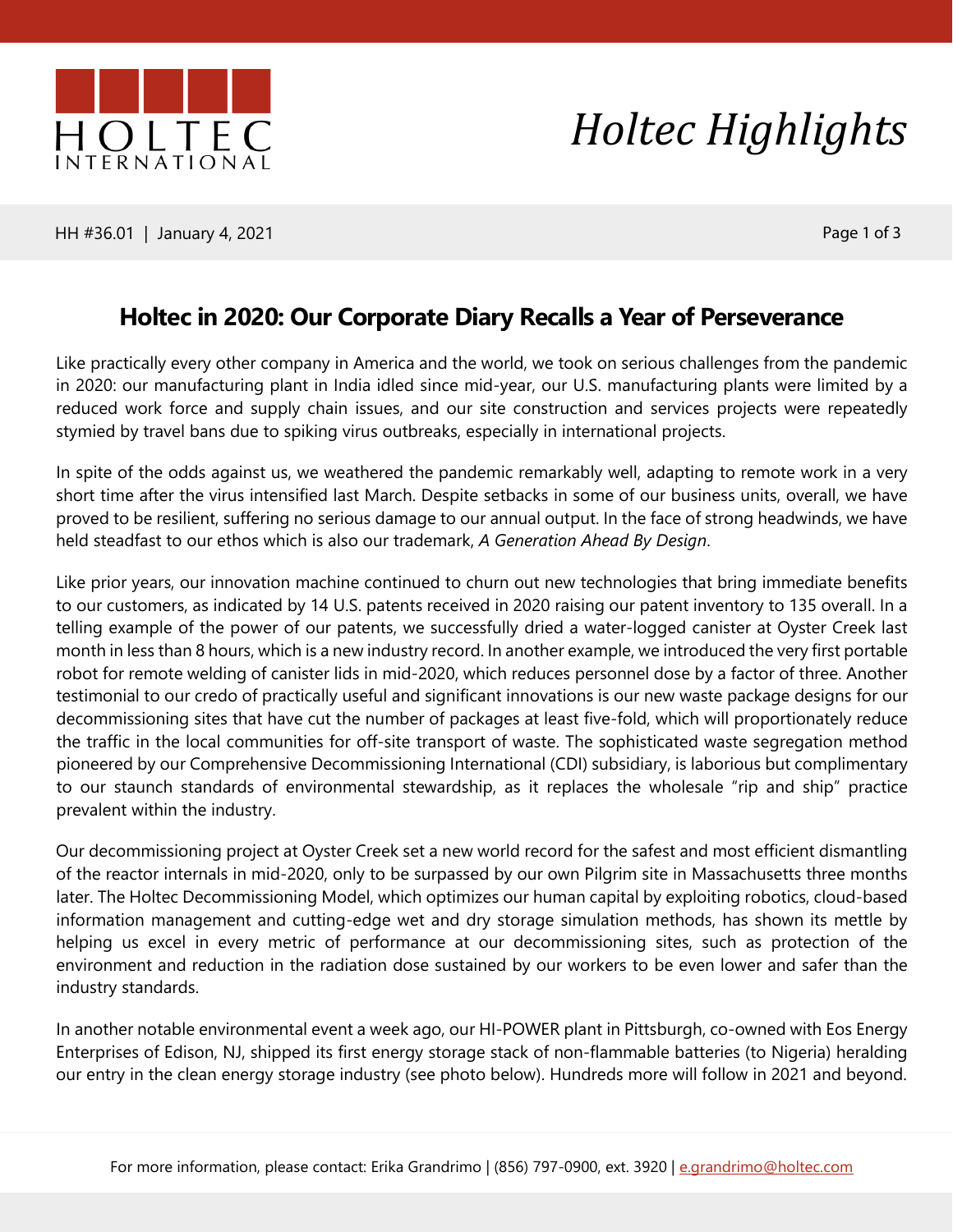

## *Holtec Highlights*

HH #36.01 | January 4, 2021 **Page 2 of 3** 



*First Battery Energy Storage System Container Manufactured by HI-POWER*

In 2020, our list of loyal nuclear customers grew to 74 reactor units in the U.S. and 63 abroad. This steady rise in our industry-leading market share has been primarily fueled by our innovations that improve the state-of-the-art technical and operational aspects important to our clients. Our privately-funded quest since 2011 to develop the most use-worthy reactor in the post-Fukushima age received the coveted nod from the Department of Energy in December of 2020, providing support to our SMR-160 program. We submitted a key safety acceptance criteria topical report to the U.S. Nuclear Regulatory Commission (USNRC), and now project to complete USNRC licensing of SMR-160 by 2025, with a first deployment by 2028. Of additional important note, the Canadian regulator (CNSC) completed the first

part of their design review cycle for SMR-160 in 2020. Our SMR-160 produces clean energy, is unfailingly safe and can be deployed in even the most arid regions of the planet.

We are heartened by the growing bi-partisan consensus in Congress to pass enabling legislation for consolidating the storage of used nuclear fuel from sites scattered throughout the country to one or two sites, which validates our relentless drive since 2017 to aggregate America's used fuel at a better designed, better-defended and geographically stable centralized storage facility. At the invitation of the local communities in Southeastern New Mexico, we began the process to license a centralized facility in their region, which we call HI-STORE Consolidated Interim Storage Facility (CISF). The proposed HI-STORE CISF facility will store the fuel storage canisters *below-theground* and can be readily transported to a disposal or reprocessing facility (at government's option) on demand. The HI-STORE CISF will have zero environmental or industrial impact to the host site (local "fracking" activity will remain unaffected) which boasts the ideal (salt-less) climate and low seismology. HI-STORE CISF is expected to be licensed by the USNRC in 2021. The local communities are in strong support of our inherently benign HI-STORE CISF installation which will create well-paying jobs without any environmental encumbrance.

2020 also marked the year when our site services team completed the loading of the last of 73 used fuel canisters in below-ground storage systems (akin to that envisaged for HI-STORE CISF) at Southern California Edison's San Onofre plant. ISF-2, the world's largest storage facility for Russian-origin used fuel at Chernobyl was completed by Holtec and turned over to the Ukrainian State Enterprise in December 2019. Commissioning tests have now been successfully completed, and the facility is now poised to begin unrestricted canister loading operations. It should be noted that our technology made the Chernobyl dry storage possible after a leading reactor supplier selected by the manager (EBRD) of the 14 donor countries (including the U.S. and G-7 countries) defaulted on the project for reasons of technical insufficiency.